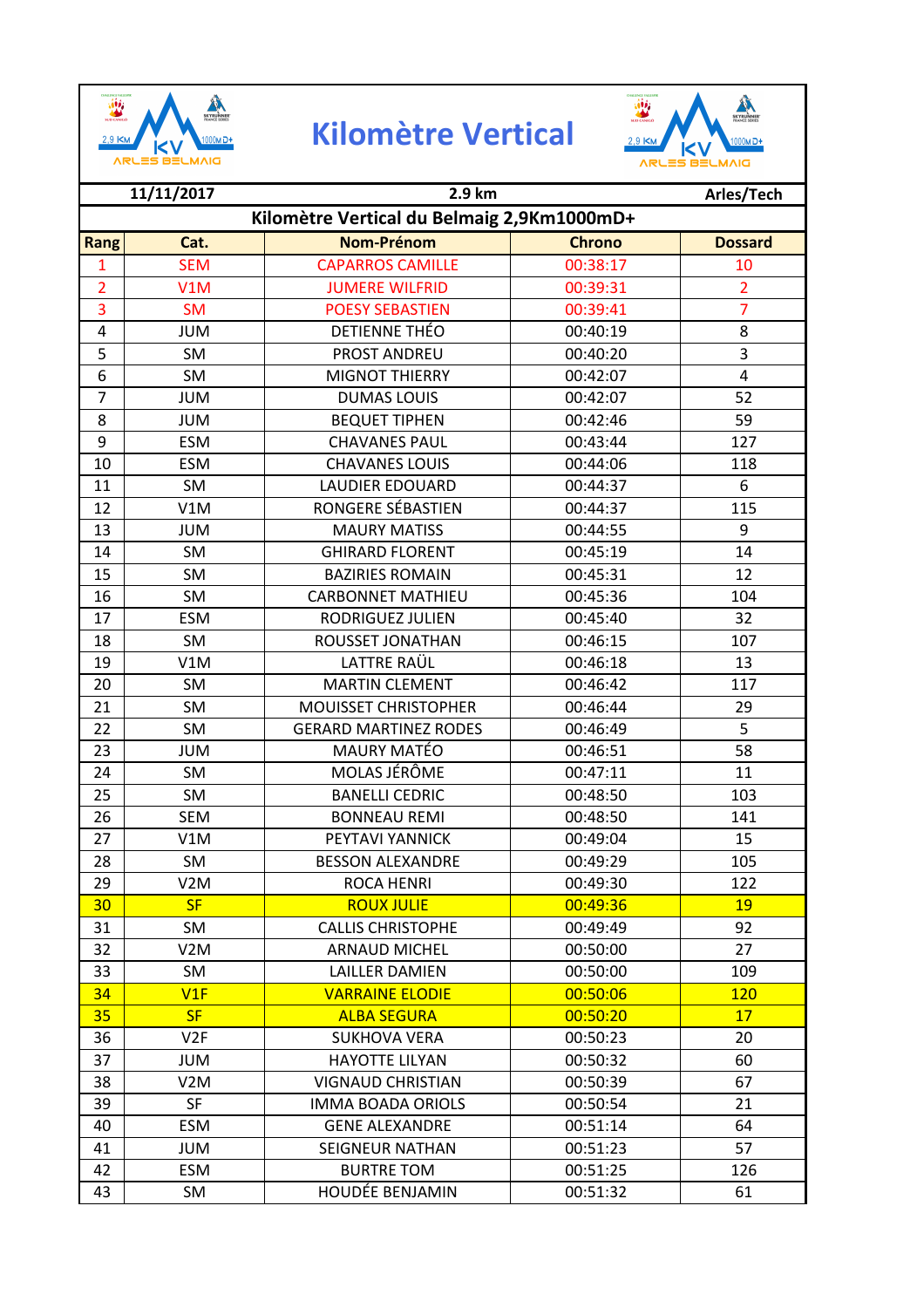| 44 | SM               | ALEXANDRON RENAUD          | 00:51:34 | 95  |
|----|------------------|----------------------------|----------|-----|
| 45 | SM               | <b>SUAU Cyril</b>          | 00:51:54 | 110 |
| 46 | <b>JUM</b>       | <b>OLIVA MATHYS</b>        | 00:52:03 | 56  |
| 47 | <b>SEM</b>       | SEREE DE ROCH NICOLAS      | 00:52:14 | 138 |
| 48 | <b>JUM</b>       | <b>COLL THÉO</b>           | 00:52:19 | 54  |
| 49 | SF               | <b>GIL-GOMEZ SENDA</b>     | 00:52:22 | 25  |
| 50 | V <sub>2</sub> M | HANNEQUIN ERIC             | 00:52:23 | 116 |
| 51 | <b>ESM</b>       | <b>LEVEIL SAM</b>          | 00:52:24 | 125 |
| 52 | <b>SEM</b>       | <b>DUCLOS GUILLAUME</b>    | 00:52:24 | 144 |
| 53 | <b>JUM</b>       | MARTINEZ MATHIEU           | 00:52:27 | 123 |
| 54 | <b>SEM</b>       | <b>AUBERT CEDRIC</b>       | 00:52:37 | 137 |
| 55 | <b>SF</b>        | PAGNAC LAURIE              | 00:52:38 | 113 |
| 56 | <b>SEM</b>       | <b>BEUGNOT THIBAULT</b>    | 00:52:44 | 130 |
| 57 | V1F              | <b>CHARDIN LAURE</b>       | 00:52:52 | 18  |
| 58 | V <sub>2</sub> M | <b>BATAILLE JEAN MARIE</b> | 00:52:53 | 65  |
| 59 | <b>SEM</b>       | <b>RIBUIGENT JULIEN</b>    | 00:52:55 | 132 |
| 60 | SM               | <b>DUBRAY DIMITRI</b>      | 00:52:56 | 112 |
| 61 | <b>JUM</b>       | <b>COUFFIGNAL PAUL</b>     | 00:53:03 | 53  |
| 62 | V1M              | <b>FIRON ANTHONY</b>       | 00:53:04 | 146 |
| 63 | V1F              | <b>ROUVIER MARION</b>      | 00:53:16 | 22  |
| 64 | <b>SF</b>        | <b>GARNIER HÉLÈNE</b>      | 00:53:33 | 49  |
| 65 | <b>SEM</b>       | <b>ROCA JULIEN</b>         | 00:53:50 | 121 |
| 66 | V1F              | <b>SANTANAC LAURENCE</b>   | 00:54:12 | 24  |
| 67 | SM               | VUILLAMIER JÉRÔME          | 00:54:43 | 28  |
| 68 | V1M              | <b>CASADESUS NICOLAS</b>   | 00:54:44 | 91  |
| 69 | V <sub>2</sub> M | <b>FLORES JEAN-MARC</b>    | 00:54:46 | 129 |
| 70 | V1M              | <b>MAYOLA LAURENT</b>      | 00:54:46 | 131 |
| 71 | <b>NUL</b>       | ILLA-MASFERRER FLORENT     | 00:54:48 | 63  |
| 72 | SM               | <b>CASTAGNO FABRICE</b>    | 00:54:57 | 99  |
| 73 | SM               | PIERSON REMI               | 00:55:03 | 70  |
| 74 | <b>NUL</b>       | EL KARTITE NASSER          | 00:55:20 | 62  |
| 75 | SEM              | <b>RUIZ CLEMENT</b>        | 00:55:28 | 136 |
| 76 | SM               | <b>DUBOIS JULIEN</b>       | 00:55:44 | 108 |
| 77 | V1F              | <b>ALLEGRE CHRISTELLE</b>  | 00:55:49 | 26  |
| 78 | V <sub>2</sub> M | <b>BEQUET JEROME</b>       | 00:55:49 | 77  |
| 79 | V <sub>2</sub> M | <b>VIASSONE SERGE</b>      | 00:55:53 | 90  |
| 80 | V <sub>2</sub> M | <b>GARCIA PHILIPPE</b>     | 00:56:34 | 76  |
| 81 | V1M              | <b>SANTANAC MICHEL</b>     | 00:56:58 | 83  |
| 82 | SM               | SELVA NICOLAS              | 00:56:58 | 111 |
| 83 | V1M              | <b>CLET STEPHANE</b>       | 00:57:13 | 114 |
| 84 | SM               | DE CHARDON NIELS           | 00:57:14 | 33  |
| 85 | <b>SEM</b>       | PRUDHOMME FLORIAN          | 00:57:15 | 140 |
| 86 | SM               | ROMEO THOMAS               | 00:57:16 | 102 |
| 87 | SF               | <b>CARRET ESTELLE</b>      | 00:57:25 | 50  |
| 88 | V1M              | <b>LAMONTAGNE LIONNEL</b>  | 00:57:32 | 143 |
| 89 | V1M              | <b>FERNANDES ALFREDO</b>   | 00:57:39 | 82  |
| 90 | SM               | <b>FAJULA MARC</b>         | 00:57:49 | 34  |
| 91 | V1F              | <b>COLL NATHALIE</b>       | 00:58:31 | 48  |
| 92 | SM               | <b>BOUCHARDEAU ROMAIN</b>  | 00:58:36 | 31  |
| 93 | SM               | <b>MARTIN PAUL</b>         | 00:58:58 | 98  |
| 94 | V3M              | <b>ALLAIS FLORENT</b>      | 00:59:09 | 68  |